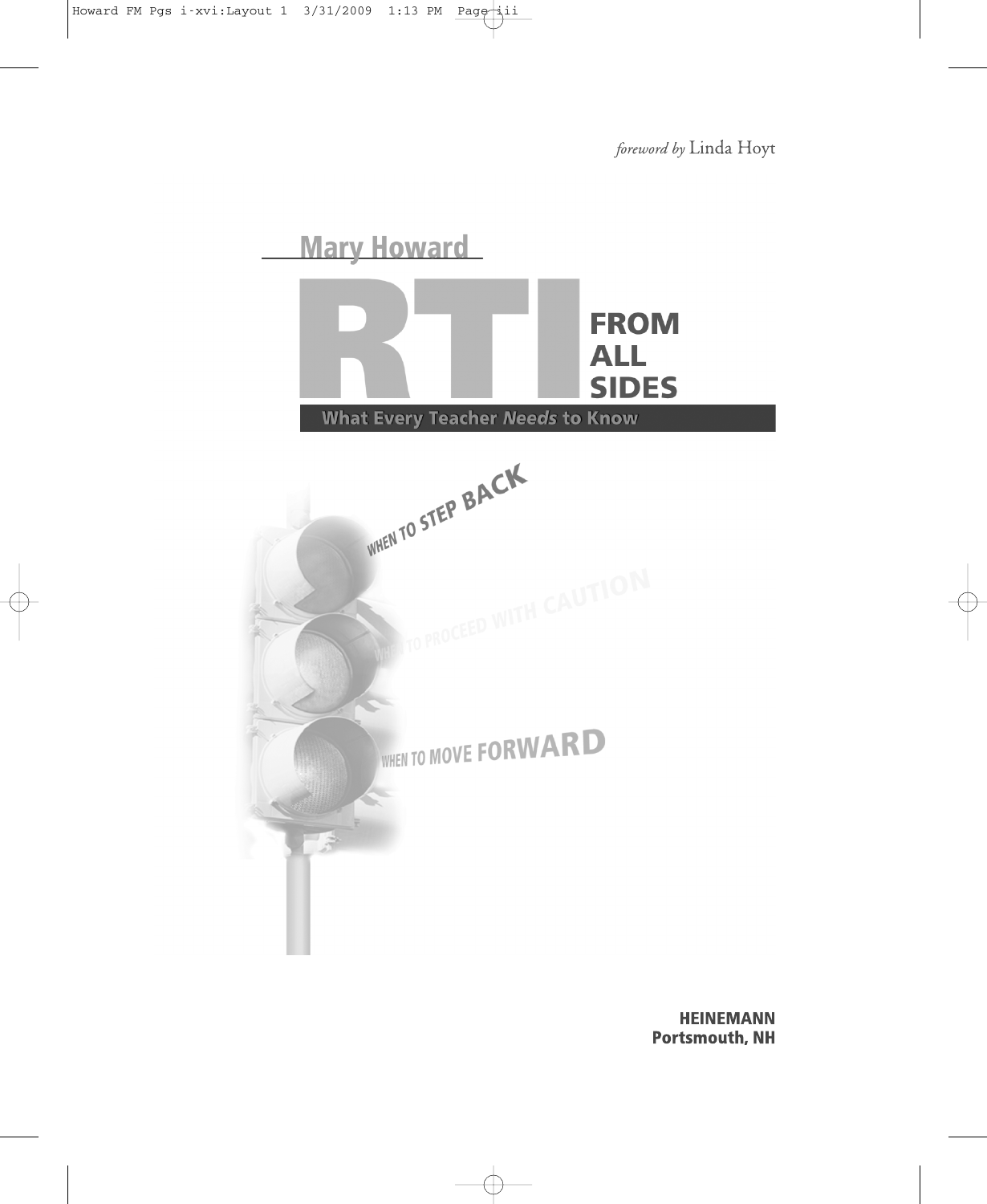#### **Heinemann**

361 Hanover Street Portsmouth, NH 03801–3912 www.heinemann.com

*Offices and agents throughout the world*

© 2009 by Mary Howard

All rights reserved. No part of this book may be reproduced in any form or by any electronic or mechanical means, including information storage and retrieval systems, without permission in writing from the publisher, except by a reviewer, who may quote brief passages in a review.

"Dedicated to Teachers" is a trademark of Greenwood Publishing Group, Inc.

#### **Library of Congress Cataloging-in-Publication Data**

Howard, Mary RTI from all sides : what every teacher needs to know / Mary Howard. p. cm. Includes bibliographical references and index. ISBN-13: 978-0-325-02670-1 ISBN-10: 0-325-02670-X 1. Problem children—Education—United States. 2. Behavior disorders in children—United States. 3. Learning disabled children—Education—United States. I. Title. LC4802.H68 2009 371.93—dc22 2008055801

*Editor:*Wendy Murray *Production:* Lynne Costa *Cover and interior designs:* Lisa Fowler *Typesetter:* House of Equations, Inc. *Manufacturing:* Louise Richardson

Printed in the United States of America on acid-free paper 13 12 11 10 09 VP 1 2 3 4 5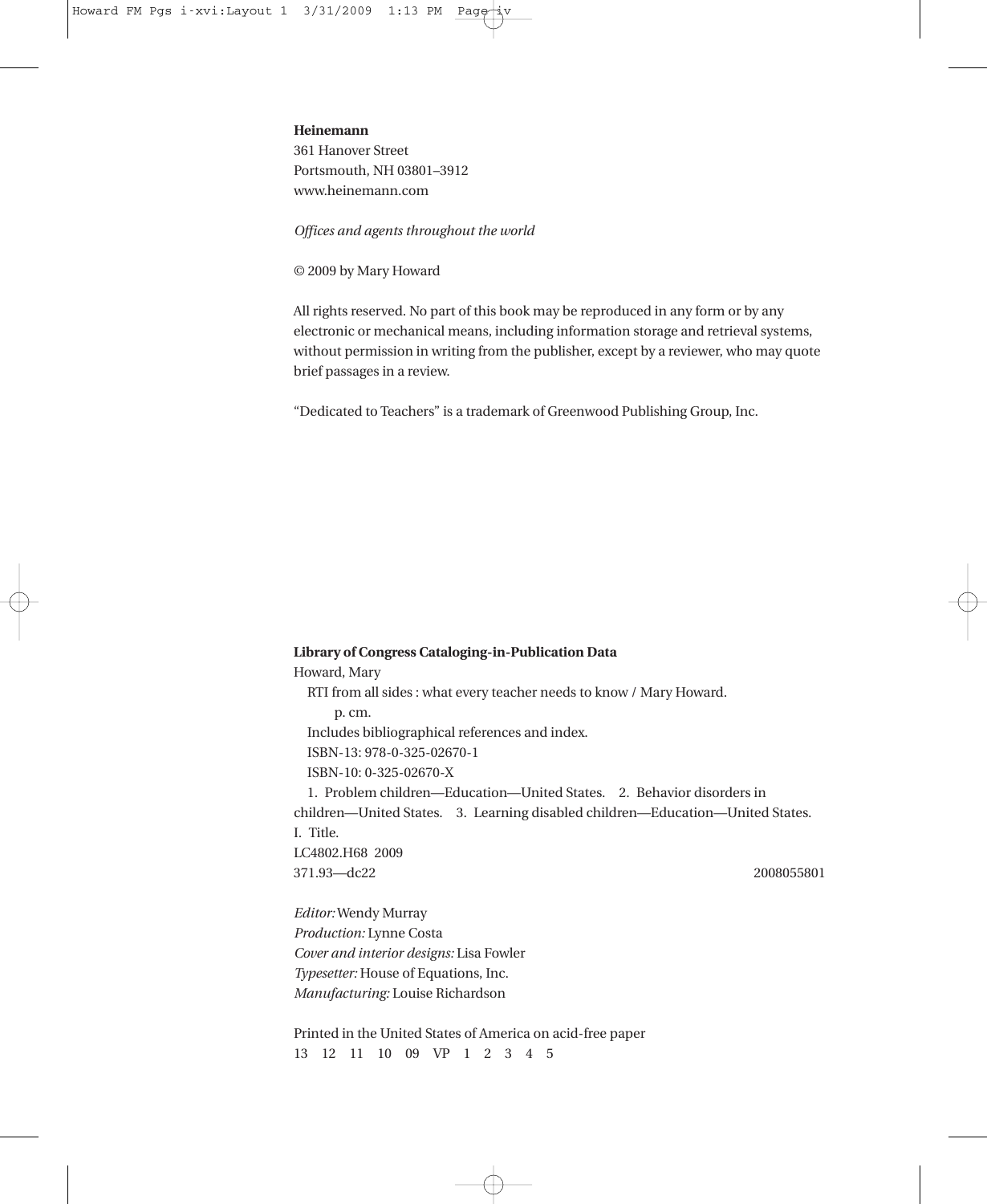## CONITENTS

| Foreword                |                                                                       | ix   |
|-------------------------|-----------------------------------------------------------------------|------|
| Acknowledgments         |                                                                       | xi   |
| <b>Introduction</b>     |                                                                       | xiii |
|                         |                                                                       |      |
|                         | Chapter 1 The Paths Leading to the RTI Crossroads                     | 1    |
|                         |                                                                       |      |
|                         | Chapter 2 RTI: A Framework for Responsive Differentiated Teaching     | 20   |
|                         |                                                                       |      |
|                         | Chapter 3 Tier 1 Intervention: High-Quality Instruction for All       | 34   |
|                         | Chapter 4 Tier 2 Intervention: Establishing a Coordinated             |      |
|                         | Continuum of Support                                                  | 56   |
|                         |                                                                       |      |
|                         | Chapter 5 Tier 3 Intervention: Intensifying the Instructional Support | 78   |
|                         |                                                                       |      |
|                         | Chapter 6 Broadening the Role of Assessment in an RTI Model           | 91   |
|                         |                                                                       |      |
|                         | Chapter 7 Maximizing the Success Factors: Making RTI Work Schoolwide  | 112  |
|                         |                                                                       |      |
| <b>Book Study Guide</b> |                                                                       | 117  |
| References              |                                                                       | 127  |
| <i>Index</i>            |                                                                       | 133  |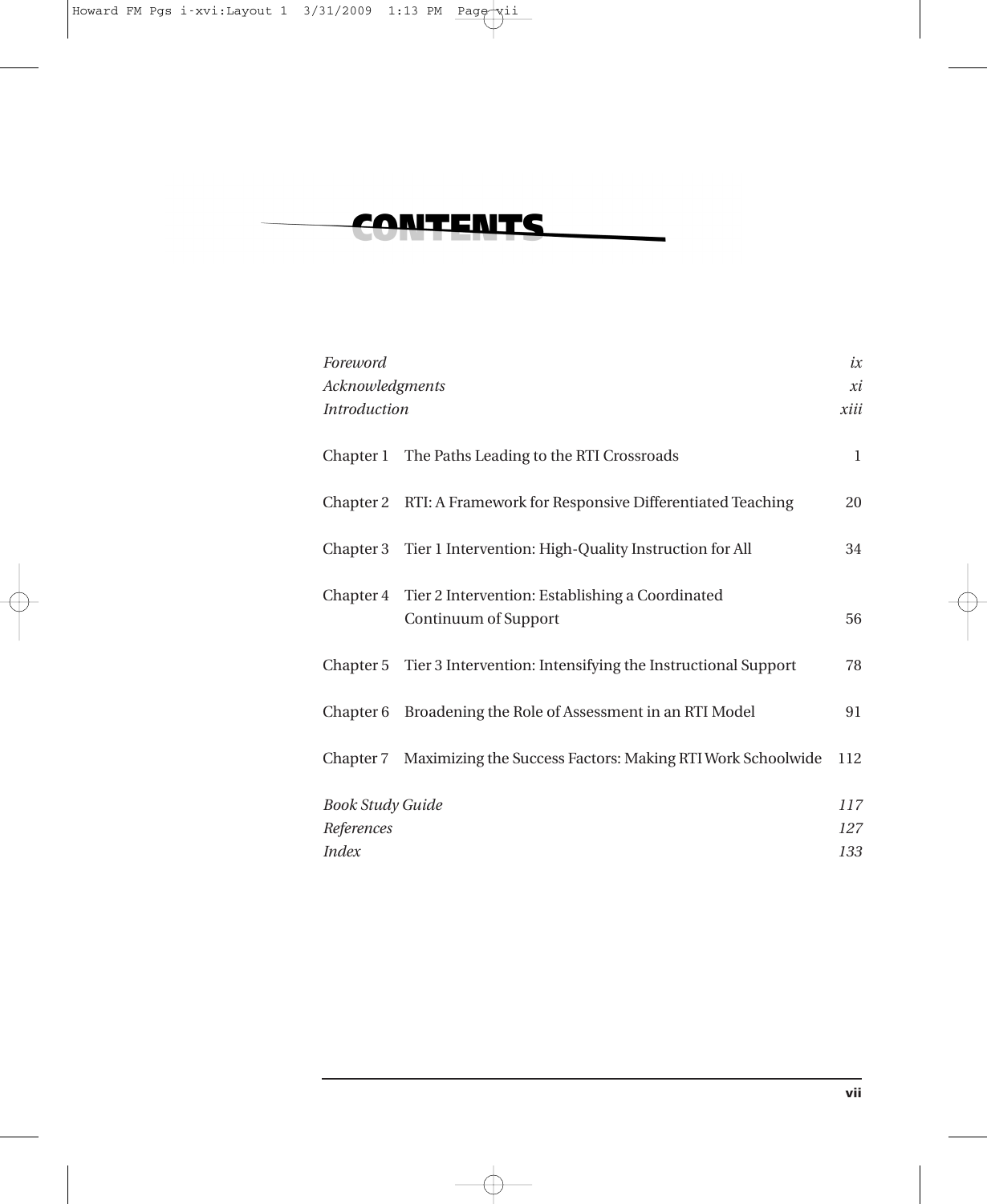### **PAAK STUDY GUIDE**

#### **Book Study Suggestions**

Learning is inherently social. Though as teachers we sometimes feel isolated, most of us know the benefits of taking time to engage with colleagues. It is through these conversations, or "teacher talk" as Regie Routman calls it, that we clarify and enrich our own ideas. This is particularly true when new ideas, such as response to intervention, arise in education.While there are many ways to structure a study group, it is most important to foster a climate in which teachers feel they can participate freely and safely in the ongoing conversations and exchange of ideas. Other guidelines can make book study more productive. Here are a few things you might consider.

- *Watch group size:* You may want to kick off discussion with a general question and then break into smaller groups. Often the optimal number is four or five to ensure there is time for all to exchange ideas. The larger group can reassemble at the end to debrief.
- *Use study questions:* Some groups find it more comfortable to start with a few questions to get conversation going. There are various ways to use questions.
	- Put three or four questions in an envelope and randomly pull them out for discussion.
	- Create a chart with two or three starter questions; then ask the group to generate more, tapping participants' own personal interests and needs.
	- Decide on three or four questions and divide the group according to participants' interest in those topics. This allows for more in-depth study.
	- Make copies of the suggested questions for everyone and invite discussion without deciding where to start.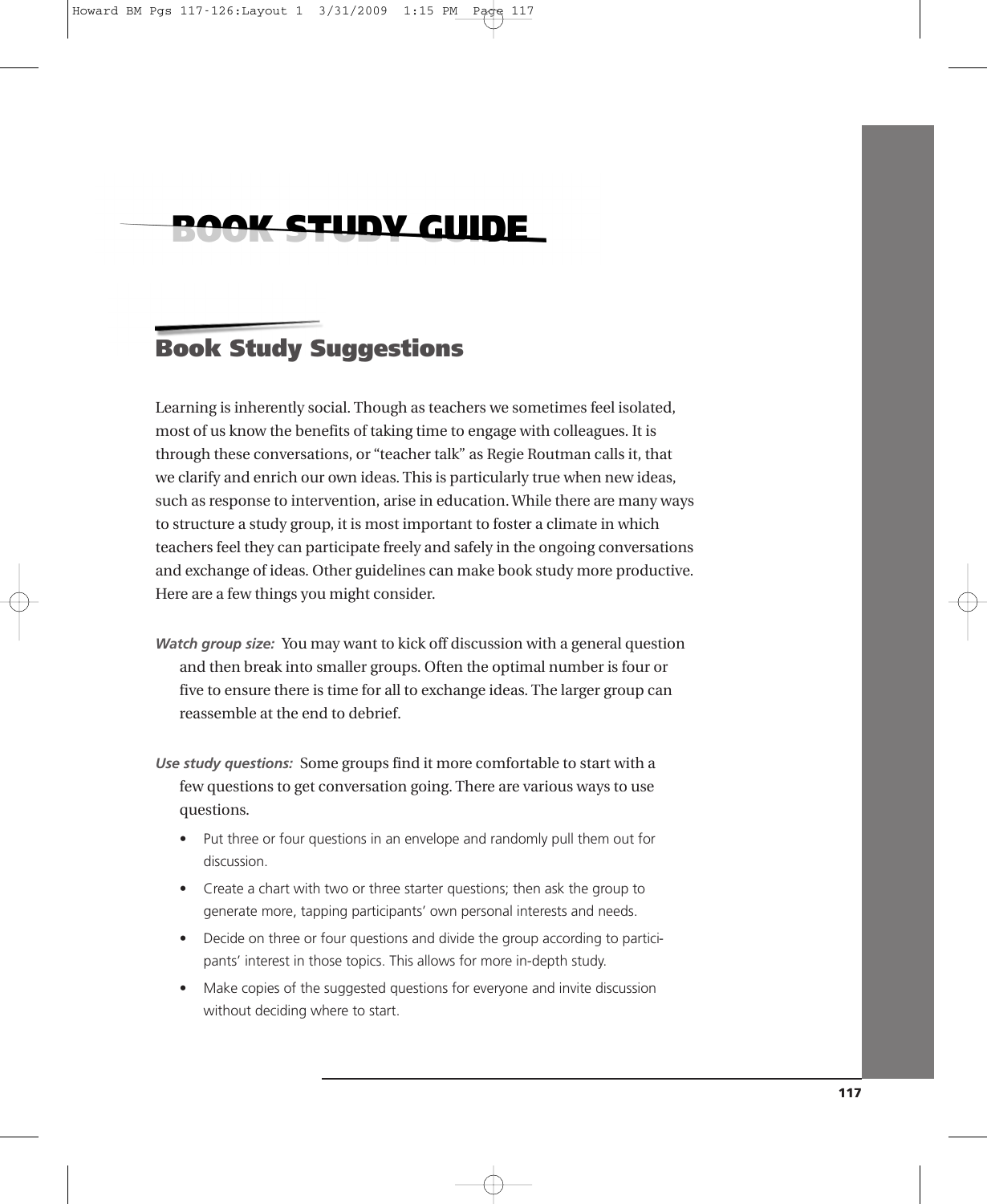- *Create an agenda:* Make sure you have planned a beginning and ending time and *always* honor those times. Teachers are busy, so knowing how long your meetings will last is important.
- *Stay focused on the topic:* Plan a procedure that is transparent. You might start by saying something like, "Let's decide on a signal to use when we feel the discussion is drifting and then have everyone agree to help regain focus."
- *Include everyone:* Keep groups small enough that even the quietest member is encouraged to speak. Active listening on everyone's part will help. Remember that periods of silence should be expected when people are thinking.
- *Share leadership:* Rotate the role of discussion moderator. Identify several responsibilities of the moderator—for example, suggesting a big idea from a chapter or group of chapters, and synthesizing or summarizing at the end. Remember that in a study group, *everyone* is a learner. This isn't the place for an "expert."
- *Create a list of norms:* Simple, transparent expectations often make study groups function more smoothly and increase potential for success. These might include some of the preceding suggestions, such as ways to invite a tentative member into the conversation, expectations about listening, start and stop times, and a procedure for refocusing.
- *Set dates for the next meeting:* Always leave knowing when you will meet again and who will moderate the discussion.
- *Engage in reflection:* Stop from time to time to reflect on what you are learning and how you might make your group's interactions more productive.
- *Celebrate learning:* Make sure you take time to enjoy one another and celebrate your learning.

The following questions relate to the content in each chapter. Many more ideas and suggestions are presented in each chapter.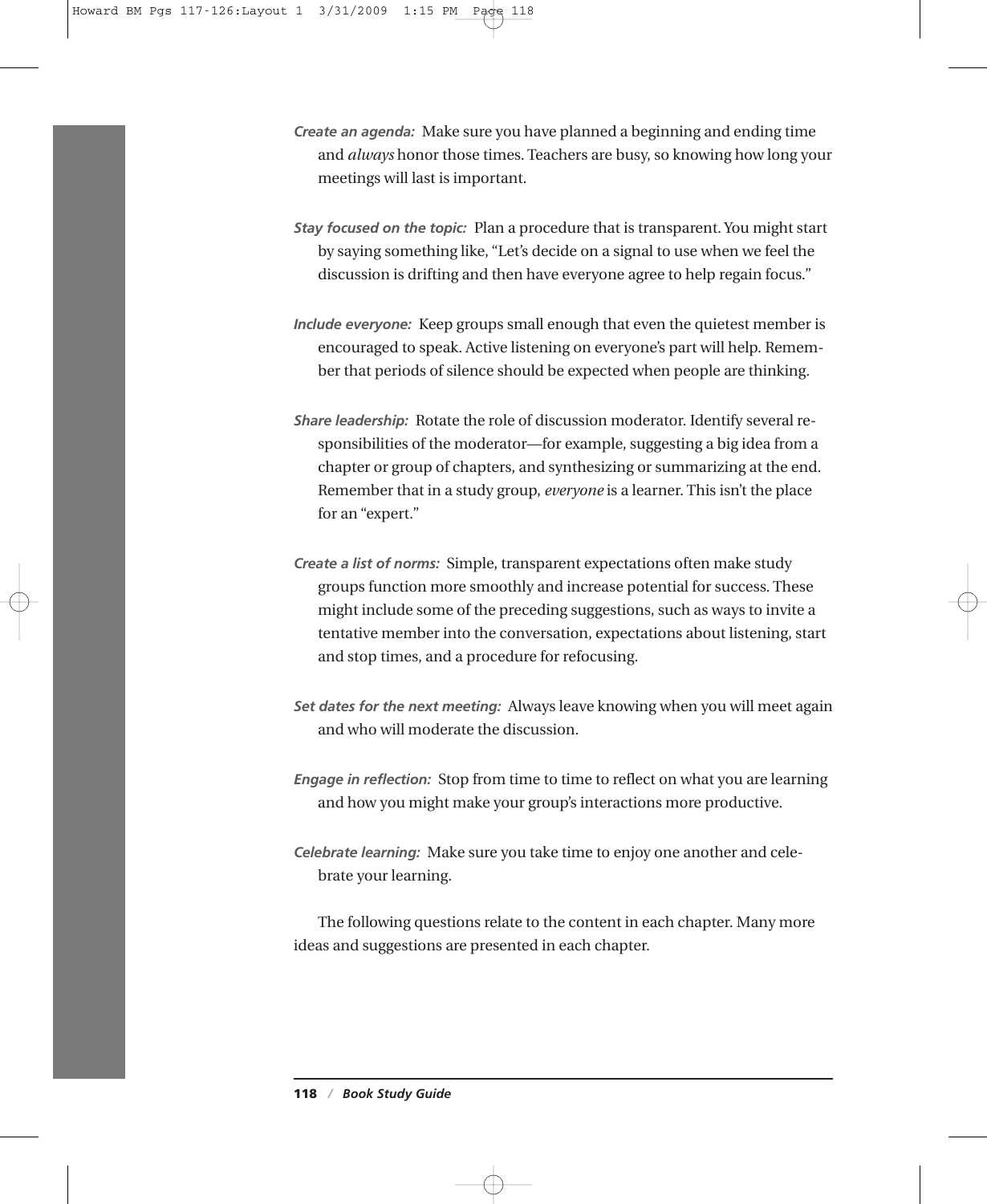#### **The Paths Leading to the RTI Crossroads**

- 1. Howard uses the term *internal radar* as a way to recognize important new ideas worth incorporating. What recent important ideas/research have you incorporated into your own teaching?
- 2. Do you agree that by intervening early, most students will read at grade level? How might this belief affect your teaching?
- 3. As you consider resources for RTI, what are some guidelines you use to guide and evaluate your choices?
- 4. Discuss the relative importance of the five pillars (phonemic awareness, phonics, fluency, vocabulary, and comprehension) the National Reading Panel report highlights, drawing on your own teaching experiences.
- 5. Some suggest the National Reading Panel report neglected to look at important research. What other areas/practices do you believe are important in the teaching of reading?
- 6. What kinds of grouping do you use in your own classroom? How do you decide on grouping structures?
- 7. How might you encourage and organize ways for teachers to collaborate and talk with one another to ensure increased student achievement?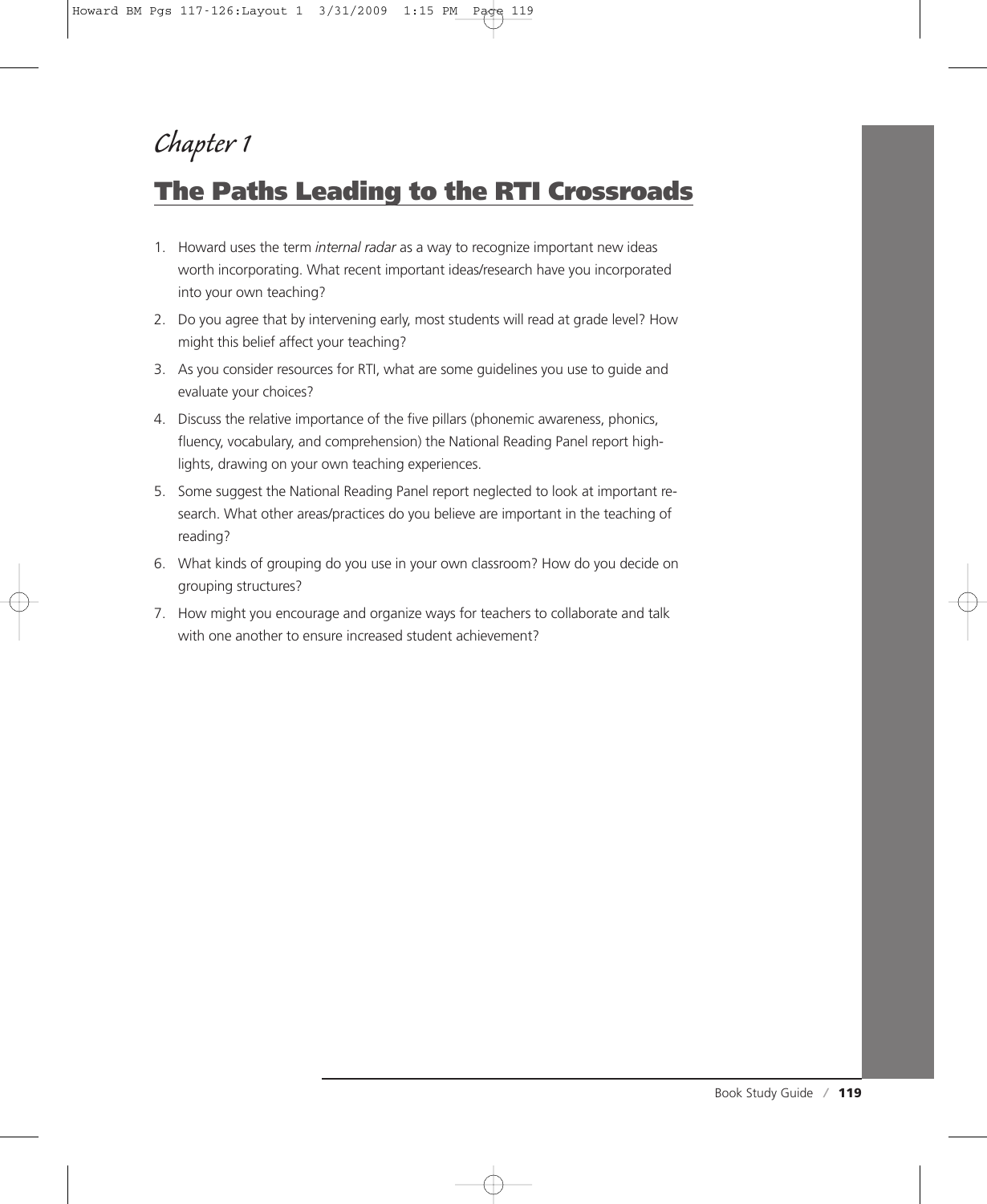# **RTI: A Framework for Responsive Differentiated Teaching**

- 1. If RTI initiatives focused more on creating exemplary instruction than on intervention, how might this build stronger literacy programs in your school?
- 2. As you consider the RTI framework, what differences do you see among the three tiers? Discuss students who you think might benefit at each tier.
- 3. Often the classroom teacher is left out during intervention planning and instructional delivery. Discuss why the teacher is integral to the success of struggling students.
- 4. Howard discusses the pros and cons of push-in versus pull-out intervention. Share your own thoughts and experiences with either or both.
- 5. Discuss the cycle of good teaching (Figure 2.2). How might using this cycle provide a process for improving instruction on your campus?
- 6. "Double dipping" is an interesting way of thinking about increased needs of struggling students. How would this concept help you better support your own struggling students?
- 7. Discuss how authentic assessment might offer greater insights about your students. What kids of assessments could you design that would grow out of students' day-today literacy instruction and experiences?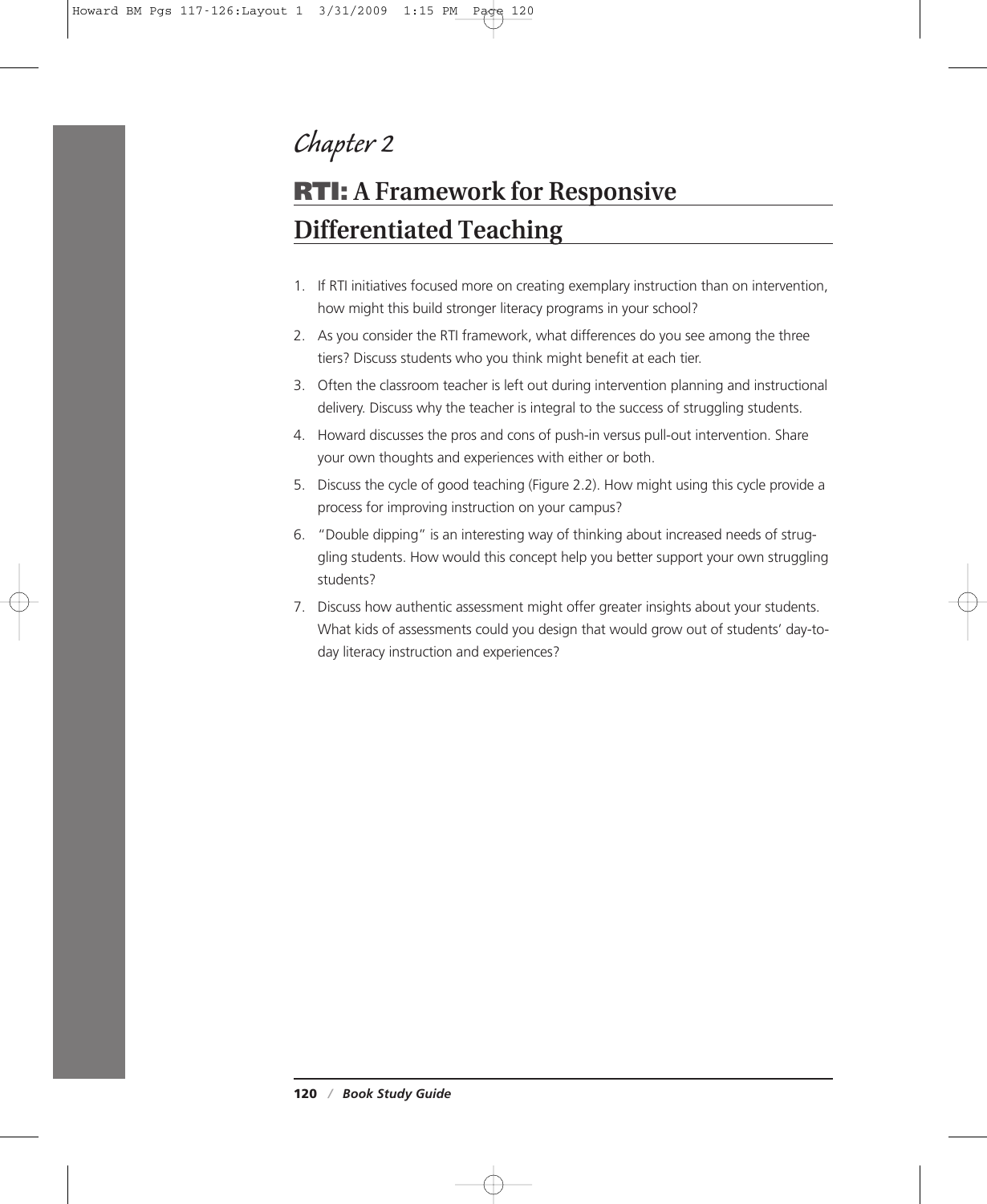# **Tier 1 Intervention: High-Quality Instruction for All**

- 1. Consider the typical daily schedule included in the chapter. How does this schedule compare with your own? What changes might you consider in either schedule to increase students' access to high-quality literacy instruction?
- 2. Discuss read-aloud as an instructional practice. How might you use it with more effectiveness in your own classroom?
- 3. Howard references Tomlinson's work in suggesting that differentiation occurs in three ways: content, process, or product. Share your own experiences in differentiation using one or more of the three. What was the effect on students' learning?
- 4. Several ways to analyze students' reading are suggested in the chapter. What tools do you use to learn more about students' strengths and needs?
- 5. Leveling systems are often used to match students to texts. How does your school ensure teachers have access to a variety of levels and genres?
- 6. Whole-to-part instruction is an important concept for all learners. Discuss why it is particularly important for struggling students.
- 7. The gradual release of responsibility model is an important concept in RTI. How do you ensure that students have adequate modeling and support before they perform independently?
- 8. Howard discusses Allington's "six Ts" of exemplary instruction. Offer some examples for each from your own instruction.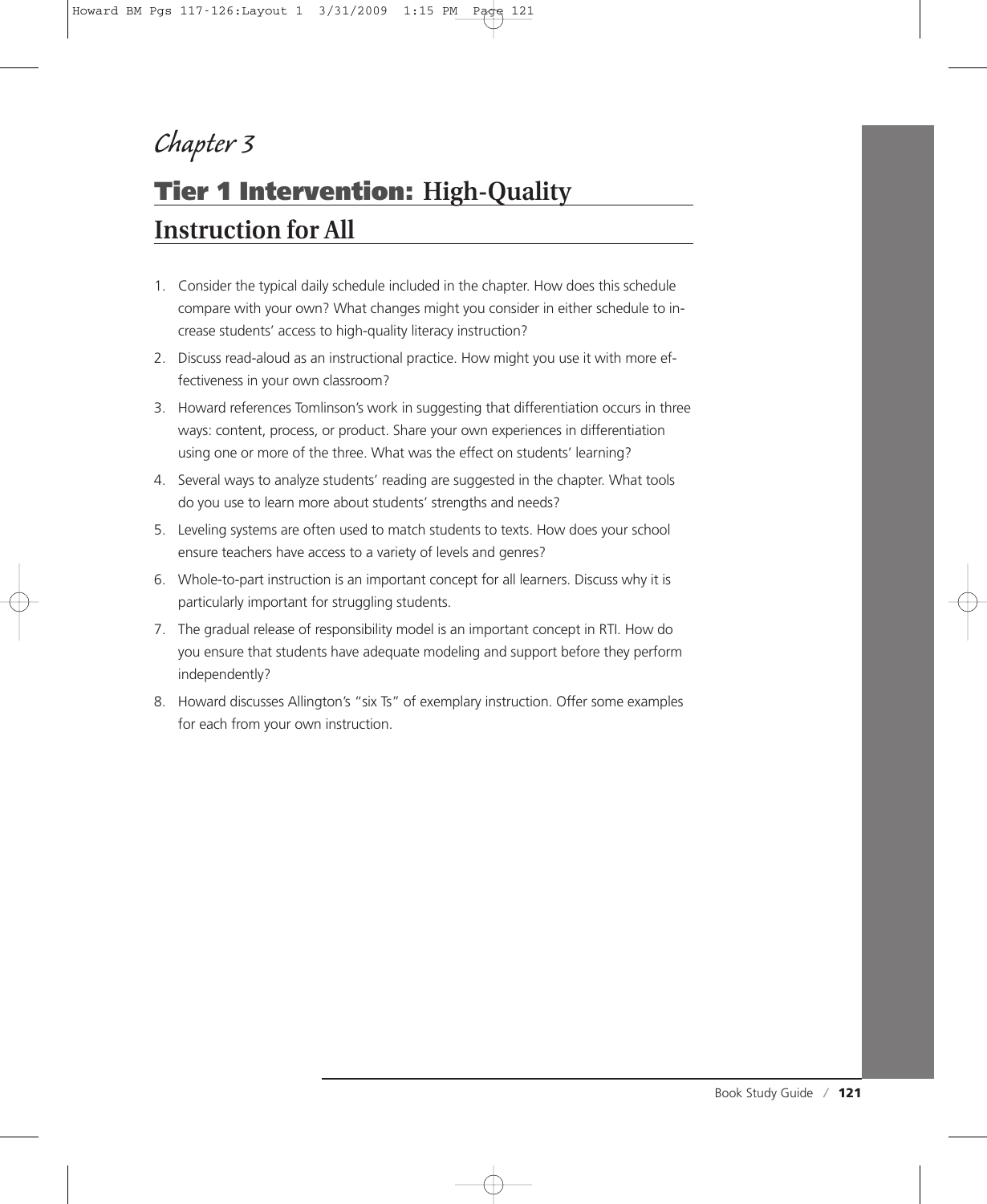# **Tier 2 Intervention: Establishing a Coordinated Continuum of Support**

- 1. Consider Nikolai's three questions. How can you use these questions to guide your own teaching?
- 2. How does using common language and strategies increase the potential for student success and achievement?
- 3. Think of your own "Codie stories." Share how your careful efforts made a difference for the student.
- 4. Consider your own resources—do you have an adequate supply of high-quality texts to support students with varied needs? How might you improve your instructional collection?
- 5. How might you ensure the *quality* of time spent in monitoring student progress?
- 6. Teachers often learn improved instructional practices from colleagues. How will you incorporate ways for teachers to share their expertise?
- 7. Howard discusses the need for expert intervention. How might you use the expertise in your school to provide the highest-quality intervention?
- 8. Howard lists a number of ways to increase instructional intensity. Discuss the list and ways you have incorporated or how you might incorporate these practices into your own teaching.
- 9. Using the analogy of slicing a pie, think about your own classroom instruction. How do you "slice the pie" and what changes, if any, might you consider making in your own division of time?
- 10. Consider the "less is more" concept. What might you eliminate to make room for more robust practices?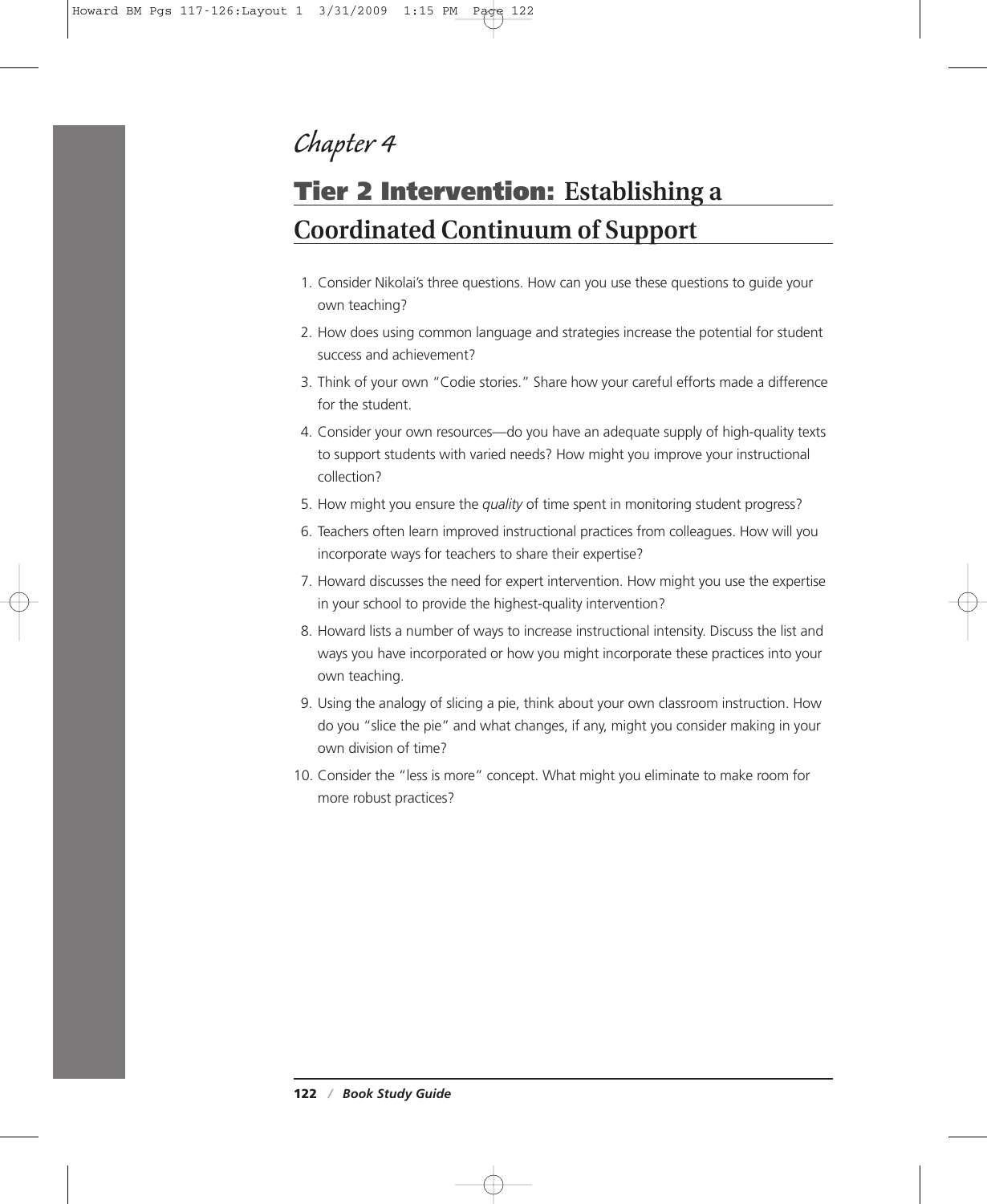# **Tier 3 Intervention: Intensifying the Instructional Support**

- 1. What process will you put in place to decide who will deliver tier 3 instruction in your school?
- 2. Think of a time when you struggled with an idea or skill and someone supported your learning. In what ways did the "teacher" scaffold you? What was the effect of that scaffolding?
- 3. Buly and Valencia found that students who did not pass state-mandated tests had different instructional needs. Discuss how these differences might call for different instructional interventions.
- 4. Consider the three RTI tiers, each designed to address students' needs. How can your school ensure that all students receive high-quality instruction initially so that the tiers are used to support students who are truly struggling?
- 5. The concept of continuous assessment is critical in RTI planning. How might it be used to adjust teaching and plan necessary support?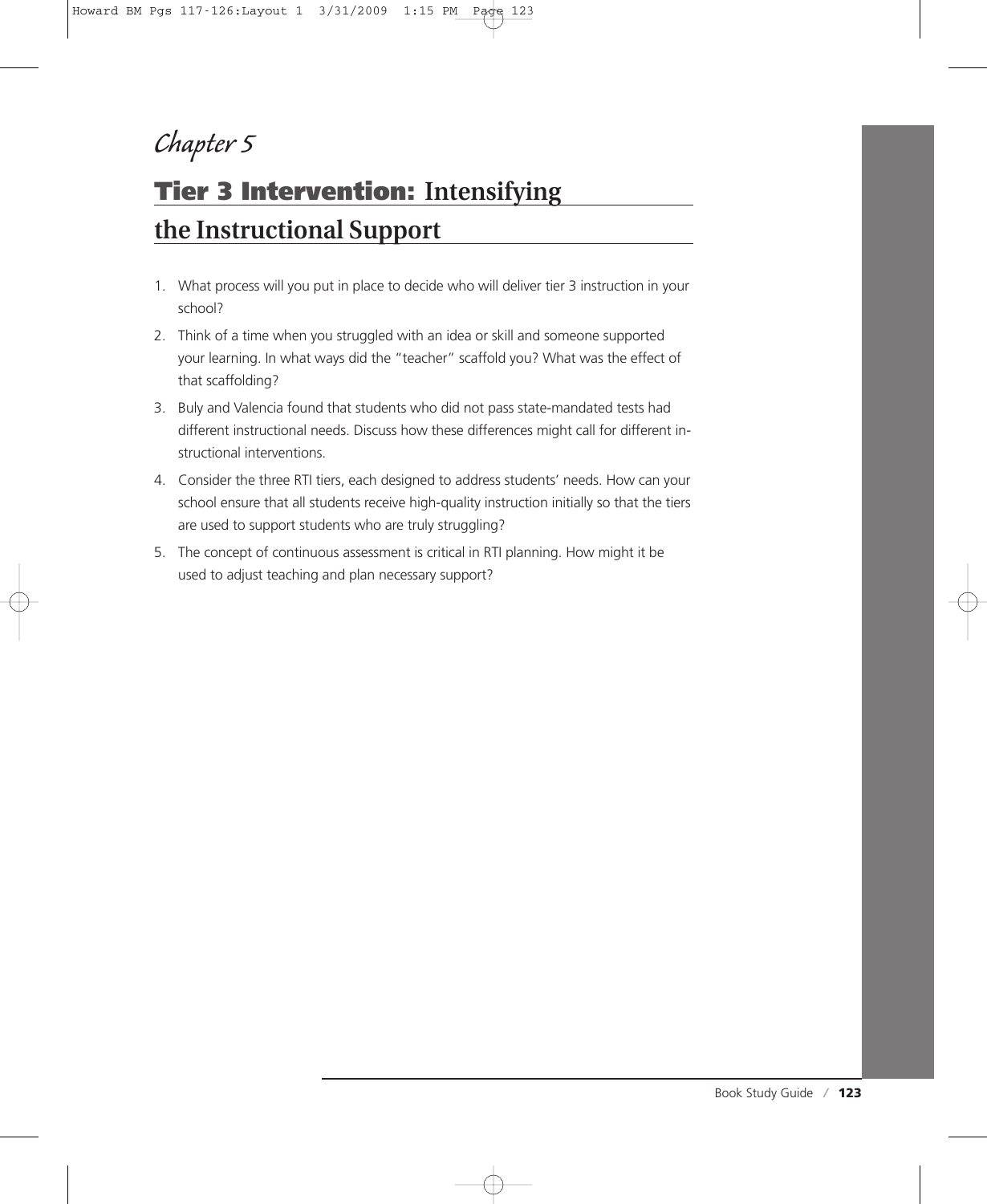# **Broadening the Role of Assessment in an RTI Model**

- 1. Discuss the difference between summative and formative assessment. Share some examples of each that your school uses to monitor students' learning.
- 2. Howard lists some of the insights teachers learn from authentic assessments. Discuss these using examples from your own teaching.
- 3. Screening tools play an important role in RTI. How can you ensure these "tools" yield helpful information that pinpoints students' instructional needs?
- 4. What professional development might teachers need to ensure less bias in testing and more productive uses of assessment data?
- 5. What kinds of progress monitoring tools might your school add to gain greater information about students' strengths and needs?
- 6. How can you help ensure a healthy balance between instruction and assessment in your school?
- 7. Howard introduces some shortcomings of progress monitoring tools. Discuss how these might compromise students' access to quality instruction.
- 8. How might a "broader view of assessment" affect your school's assessment practices?